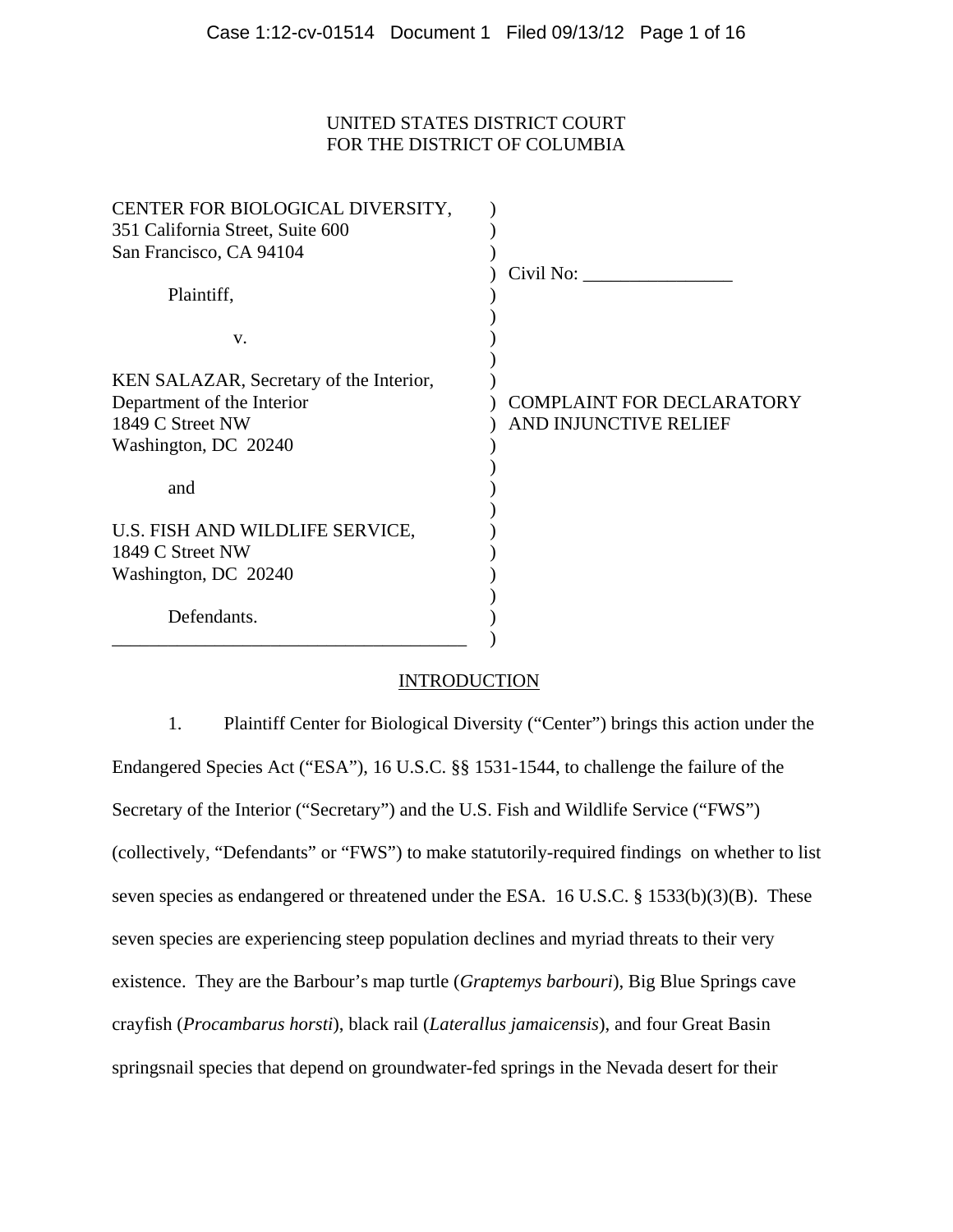#### Case 1:12-cv-01514 Document 1 Filed 09/13/12 Page 2 of 16

existence: the bifid duct pyrg (*Pyrgulopsis peculiaris*), flag pyrg (*Pyrgulopsis breviloba*), hardy pyrg (*Pyrgulopsis marcida*), and Lake Valley pyrg ((*Pyrgulopsis sublata*).

2. To obtain federal safeguards and habitat protections, the Center submitted petitions to list these seven species as endangered or threatened pursuant to the ESA. FWS issued "90-day findings" in response to the Center's petitions, which concluded that the petitions presented substantial information indicating that the listings of these seven species under the ESA "may be warranted." 16 U.S.C. § 1533(b)(3)(A); *see also* 76 Fed. Reg. 59,836 (Sept. 27, 2011) (Barbour's map turtle, Big Blue Springs cave crayfish, and black rail); 76 Fed. Reg. 56,608 (Sep. 13, 2011) (bifid duct pyrg, flag pyrg, hardy pyrg, and Lake Valley pyrg). To date, however, FWS has failed to make the mandatory 12-month findings as to whether the listing of the species is actually warranted. 16 U.S.C. § 1533(b)(3)(B). Defendants are therefore in violation of the ESA.

3. Thus, by this action the Center seeks declaratory and injunctive relief to enforce the ESA's mandatory deadline for Defendants to make 12-month findings in response to the Center's petitions to list the Barbour's map turtle, Big Blue Springs cave crayfish, black rail, bifid duct pyrg, flag pyrg, hardy pyrg, and Lake Valley pyrg, and to compel Defendants to determine whether listing these species as endangered or threatened is warranted. 16 U.S.C. § 1533(b)(3)(B).

#### **JURISDICTION**

4. The Court has jurisdiction over this action pursuant to 16 U.S.C. §§ 1540(c),  $(g)(1)(C)$  (action arising under ESA citizen suit provision), 5 U.S.C. § 702 (review of agency action under the Administrative Procedure Act or "APA"), and 28 U.S.C. § 1331 (federal question jurisdiction).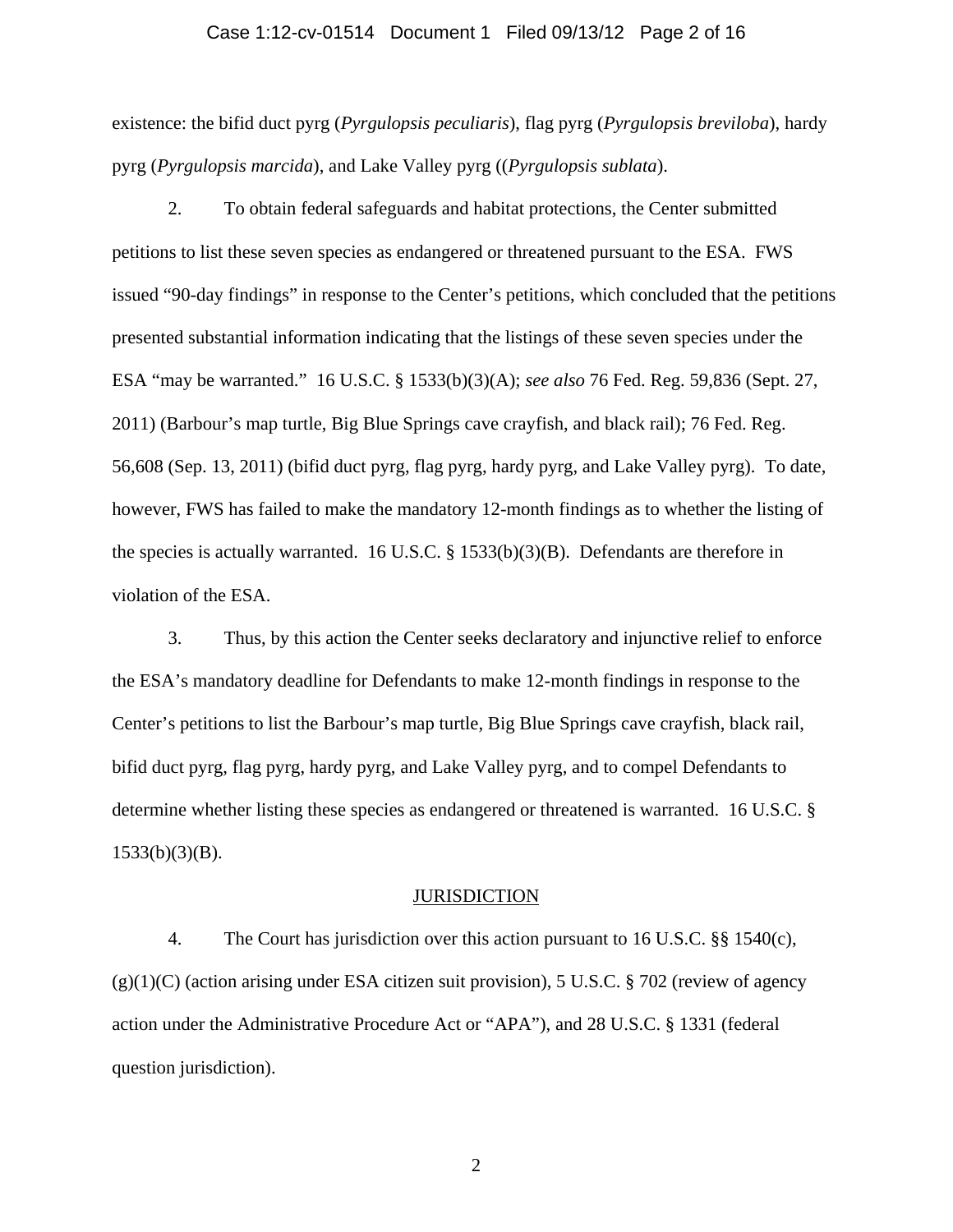#### Case 1:12-cv-01514 Document 1 Filed 09/13/12 Page 3 of 16

5. The Court may grant the relief requested under the ESA, 16 U.S.C. § 1540(g); the APA, 5 U.S.C. §§ 701-706; and 28 U.S.C. §§ 2201 and 2202 (declaratory and injunctive relief).

6. The Center provided 60 days notice of its intent to file this suit pursuant to the citizen suit provision of the ESA, 16 U.S.C. § 1540 $(g)(2)(C)$ , by a letter to Defendants dated May 22, 2012. Defendants have not responded to the notice of intent to sue nor have the Defendants remedied the alleged violations. Therefore, an actual controversy exists between the parties within the meaning of 28 U.S.C. § 2201.

## VENUE

7. Venue is proper in the United States District Court for the District of Columbia pursuant to 16 U.S.C. § 1540(g)(3)(A) and 28 U.S.C. § 1391(e) because the Department of the Interior and FWS headquarters are found within this district, and a substantial part of the events giving rise to the Center's claim occurred in this district.

#### PARTIES

8. Plaintiff CENTER FOR BIOLOGICAL DIVERSITY is a non-profit corporation incorporated in California and headquartered in Tucson, Arizona, with field offices throughout the United States, including Arizona, New Mexico, California, Nevada, Oregon, Washington, Alaska, Minnesota, Vermont, Florida, Washington, and Washington, D.C. The Center works through science, law, and creative media to secure a future for all species, great or small, hovering on the brink of extinction.The Center has nearly 39,000 members and more than 350,000 online supporters. The Center and its members are concerned with the conservation of imperiled species, including the Barbour's map turtle, Big Blue Springs cave crayfish, black rail, bifid duct pyrg, flag pyrg, hardy pyrg, and Lake Valley pyrg, and with the effective implementation of the ESA.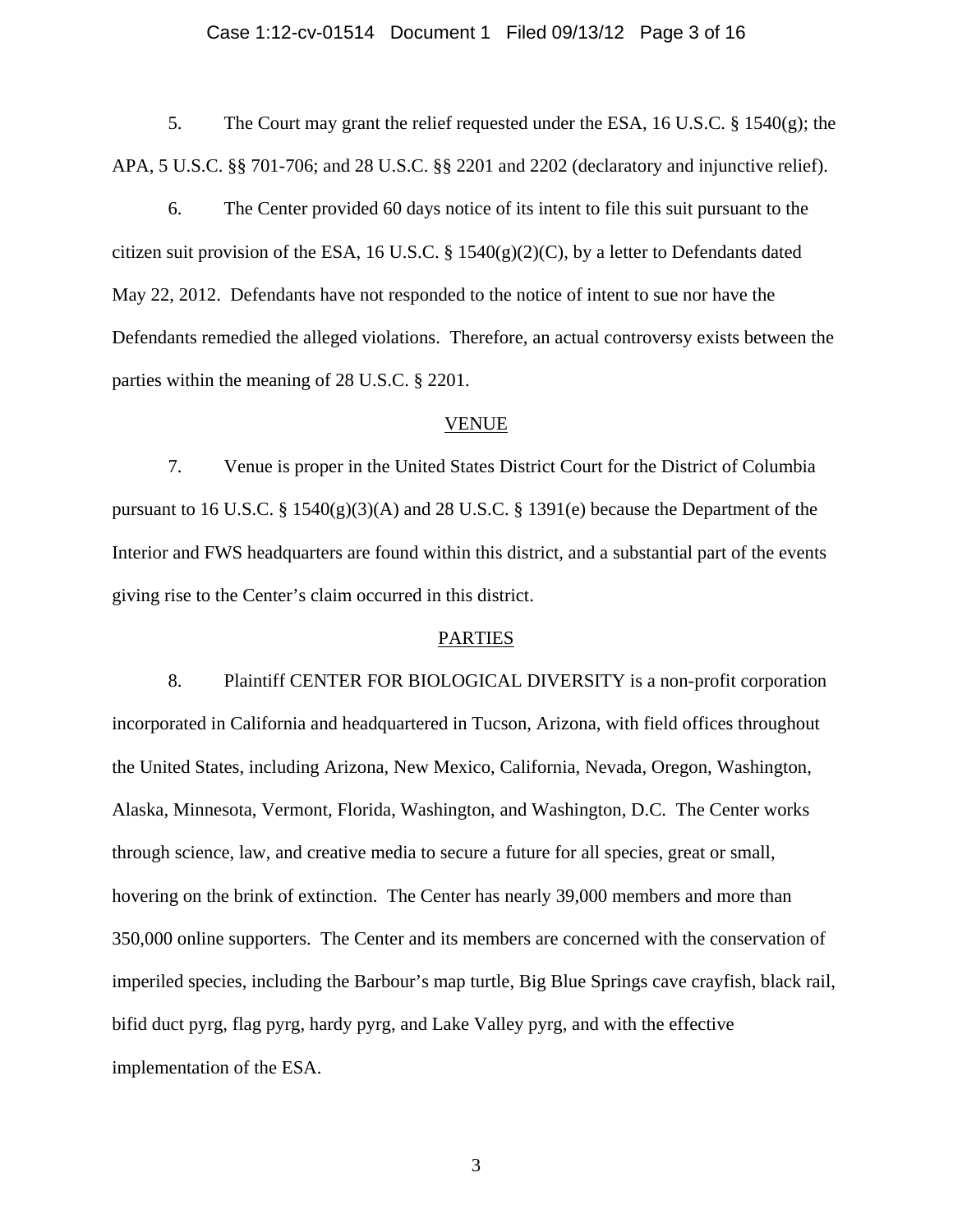#### Case 1:12-cv-01514 Document 1 Filed 09/13/12 Page 4 of 16

9. The Center for Biological Diversity has members who have visited areas where Barbour's map turtles, Big Blue Springs cave crayfish, black rails, bifid duct pyrgs, flag pyrgs, hardy pyrgs, and Lake Valley pyrg are known to occur. The Center's members use these areas for observation of these species and other wildlife, research, nature photography, aesthetic enjoyment, recreational, educational, and other activities. The Center's members derive professional, aesthetic, spiritual, recreational, economic, and educational benefits from these species and their habitats. Those members have concrete plans to continue to travel to and recreate in areas where they can observe these species and will continue to maintain an interest in these species and their habitats in the future.

10. In addition to submitting petitions to list these seven species under the ESA, the Center and its members have participated in conservation efforts. For example, the Center has worked to protect the Barbour's map turtle from unsustainable collection by petitioning the states of Florida and Georgia in 2008 to ban commercial harvest of all native freshwater turtles, including the Barbour's map turtle, and filing a petition in 2011 to request protections under the Convention on International Trade in Endangered Species (CITES) for 20 species of native freshwater turtles, including the Barbour's map turtle. The Center has worked to protect habitat for the Big Blue Springs cave crayfish from recreational diving. The Center has a program dedicated to fighting climate change, one of the biggest, emerging threats for the black rail. The Center has also engaged in formal protests of proposed groundwater pumping and other projects in the Great Basin that would undermine the survival of the four springsnail species.

11. The Center's conservation efforts are prompted by the concern that Barbour's map turtle, Big Blue Springs cave crayfish, black rail, bifid duct pyrg, flag pyrg, hardy pyrg, and Lake Valley pyrg are at serious risk of extinction. The Secretary's failure to comply with the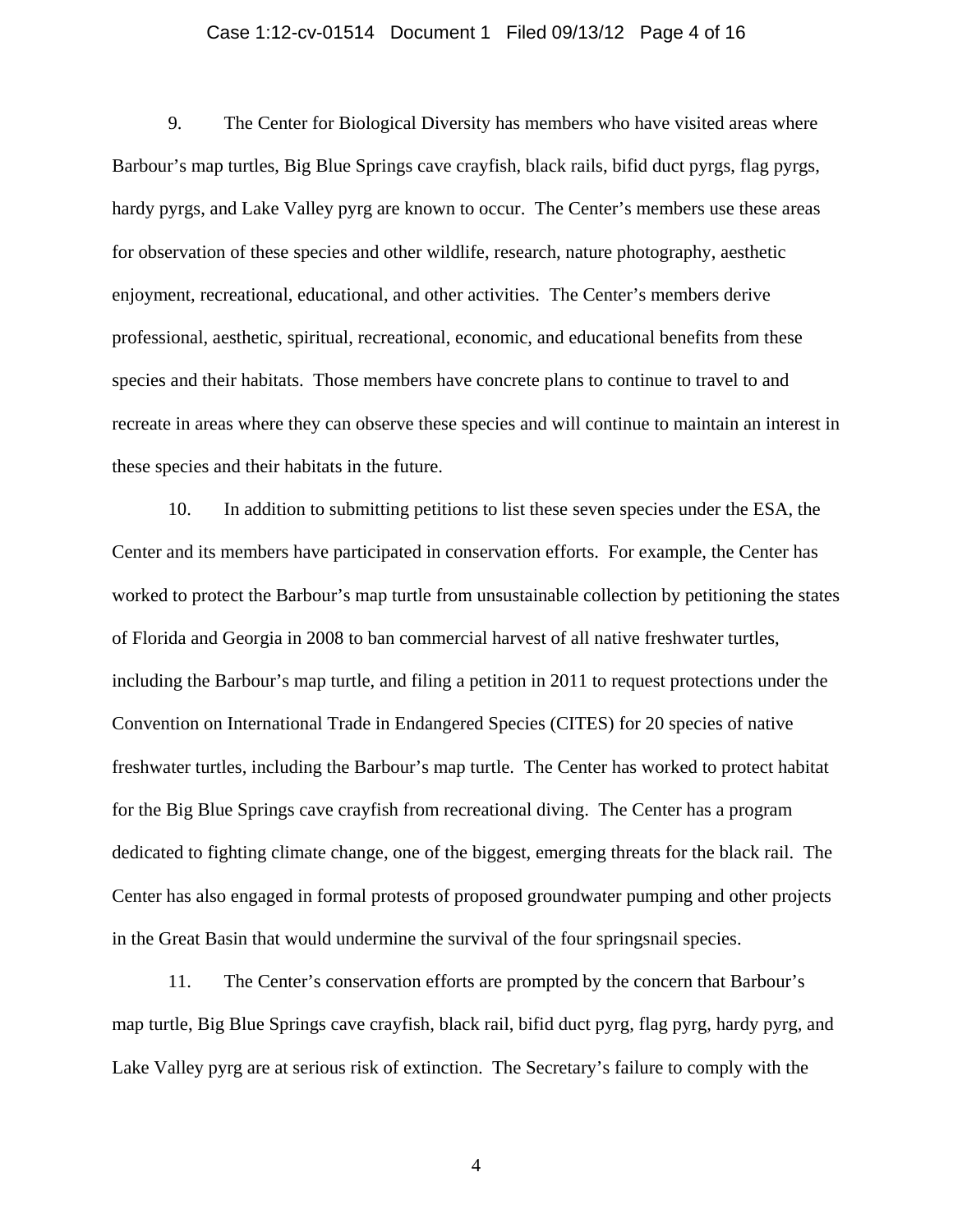## Case 1:12-cv-01514 Document 1 Filed 09/13/12 Page 5 of 16

ESA's non-discretionary deadline for issuing 12-month findings on these species deprives these species of statutory protections that are vitally necessary to their survival and recovery. Until these species are protected under the ESA as endangered or threatened species, the Center's interest in their conservation and recovery is impaired. Therefore, the Center's members and staff are injured by the Secretary's failure to make a timely determination as to whether listing these species is warranted, as well as by the ongoing harm to the species and their habitats in the absence of such protections. The injuries described above are actual, concrete injuries presently suffered by the Center and its members and they will continue to occur unless this Court grants relief. These injuries are directly caused by Defendants' inaction. The relief sought herein – an order compelling listing decisions for these species – would redress these injuries. The Center and its members have no adequate remedy at law.

12. Defendant KEN SALAZAR is the Secretary of the Interior and is the federal official in whom the ESA vests final responsibility for making decisions and promulgating regulations required by and in accordance with the ESA, including listing and critical habitat decisions. Secretary Salazar is sued in his official capacity.

13. Defendant UNITED STATES FISH AND WILDLIFE SERVICE is the agency within the Department of the Interior that is charged with implementing the ESA for most terrestrial species as well as ensuring prompt compliance with the ESA's mandatory listing deadlines.

#### LEGAL BACKGROUND

14. The ESA is a comprehensive federal statute declaring that endangered and threatened species are of "esthetic, ecological, educational, historical, recreational, and scientific value to the Nation and its people." 16 U.S.C. § 1531(a)(3). Accordingly, the purpose of the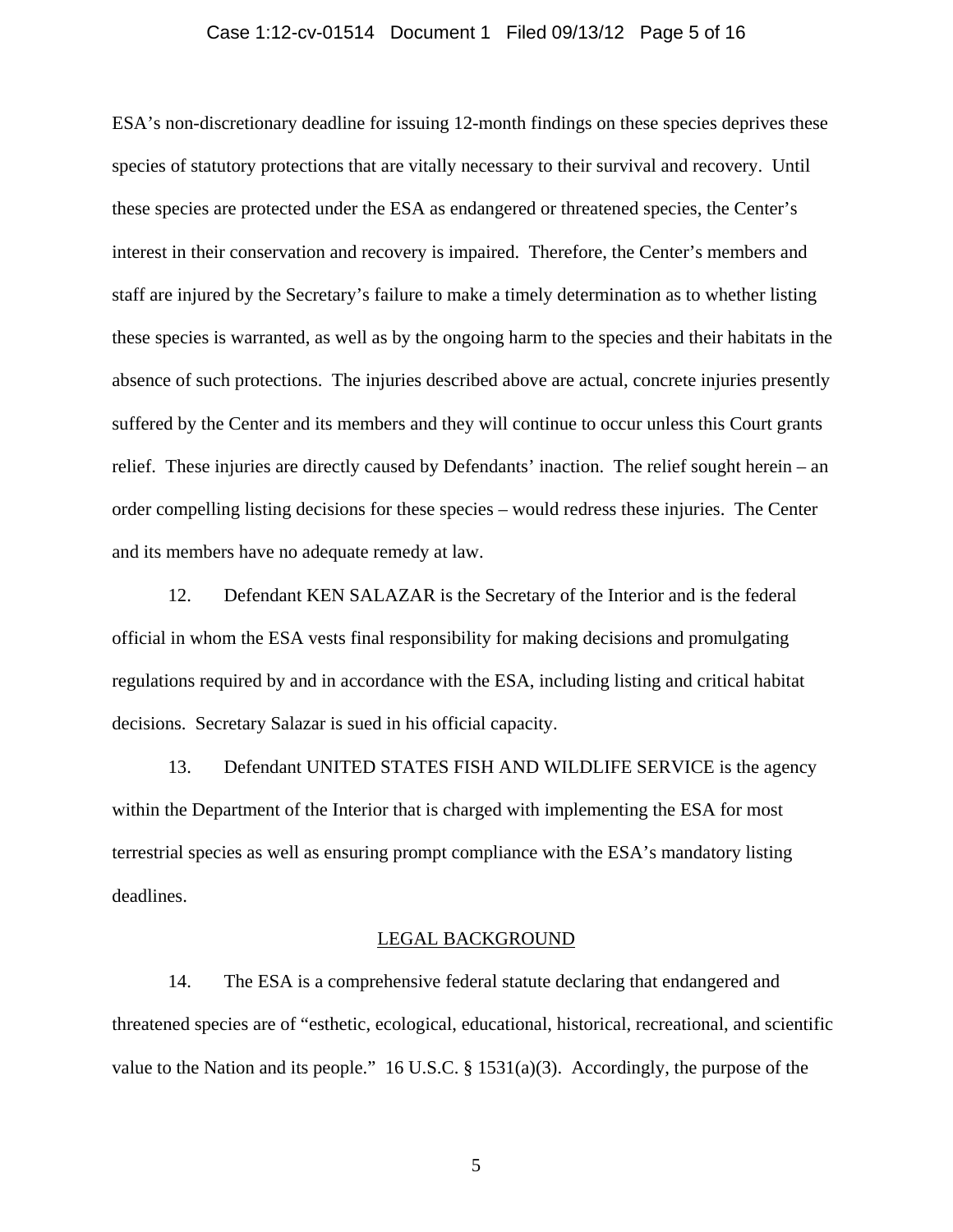#### Case 1:12-cv-01514 Document 1 Filed 09/13/12 Page 6 of 16

ESA is to "provide a means whereby the ecosystems upon which endangered species and threatened species depend may be conserved, [and] to provide a program for the conservation of such endangered species and threatened species ... ." 16 U.S.C. § 1531(b).

15. To this end, ESA section 4 requires that the Secretary protect imperiled species by listing them as either "threatened" or "endangered." *Id.* § 1533(a).

16. The ESA's conservation measures apply only after the Secretary lists a species as threatened or endangered. For example, section 7 of the ESA requires all federal agencies to ensure that their actions neither "jeopardize the continued existence" of any listed species nor "result in the destruction or adverse modification" of a species' critical habitat. *Id.* § 1536(a)(2). Section 9 of the ESA prohibits, among other things, "any person" from intentionally taking listed species or incidentally taking listed species without a lawful authorization from the Secretary. *Id.* §§ 1538(a)(1)(B) and 1539. Concurrently with listing, the Secretary must designate the species' critical habitat, which includes areas that are essential to the conservation of the species. *Id.* §§ 1532(5)(A) and 1533(a)(3)(A). Other provisions of the ESA require the Secretary to "develop and implement" recovery plans for listed species, *id.* § 1533(f), authorize the Secretary to acquire land for the protection of listed species, *id.* § 1534, and make federal funds available to states to assist in their efforts to preserve and protect threatened and endangered species, *id.* §  $1535(d)$ .

17. To ensure the timely protection of species at risk of extinction, Congress set forth a detailed process whereby citizens may petition the Secretary to list a species as endangered or threatened. The process includes mandatory, non-discretionary deadlines that the Secretary must meet so that species in need of protection receive the ESA's substantive protections in a timely fashion. The three required findings, described below, are the 90-day finding, the 12-month

 $\sim$  6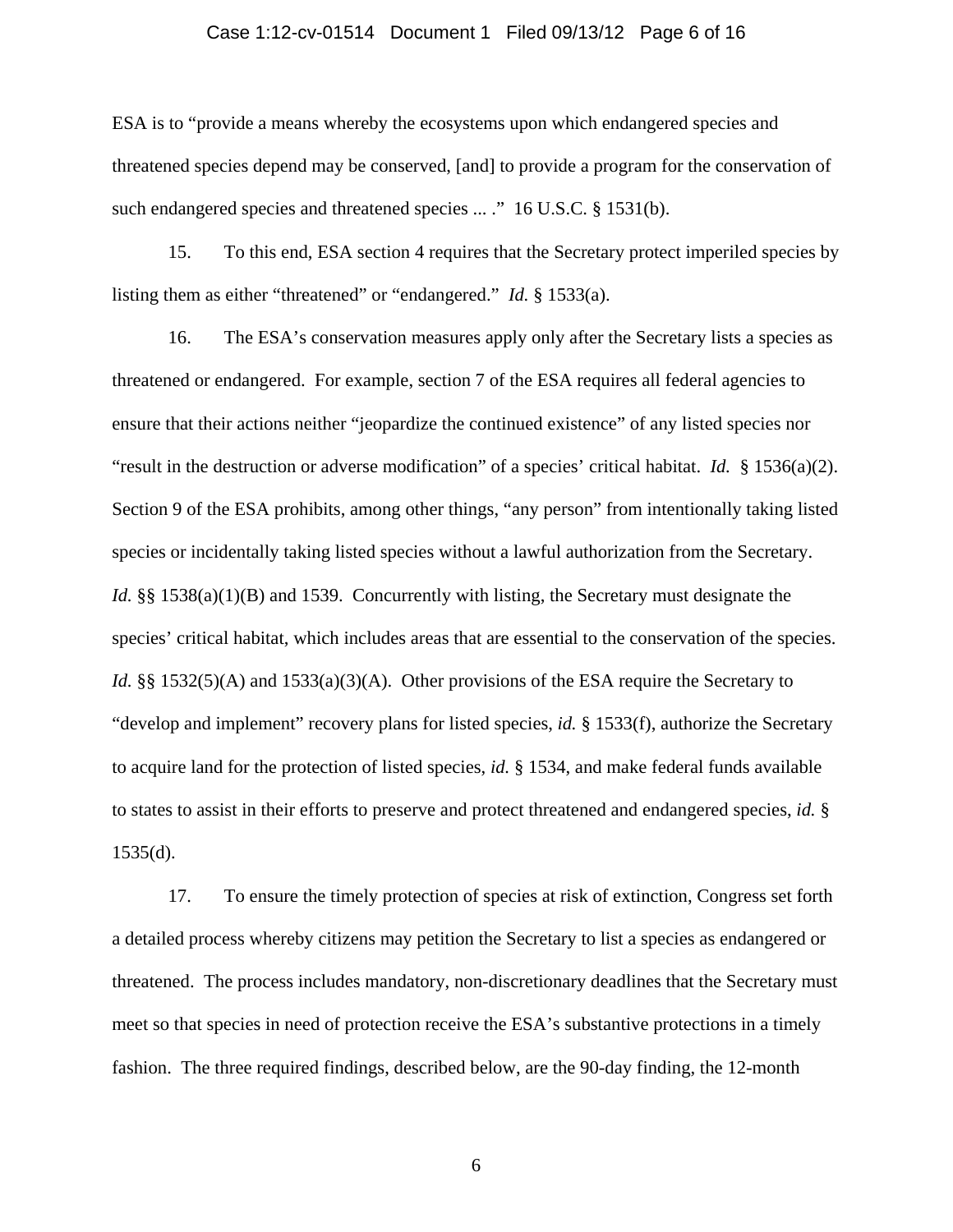#### Case 1:12-cv-01514 Document 1 Filed 09/13/12 Page 7 of 16

finding, and the final listing determination. The Secretary has delegated responsibility for making these findings to FWS.

18. Upon receipt of a listing petition, FWS must "to the maximum extent practicable, within 90-days" make an initial finding as to whether the petition "presents substantial scientific or commercial information indicating that the petitioned action may be warranted." *Id.* §  $1533(b)(3)(A)$ . If FWS finds that the petition does not present substantial information indicating that listing may be warranted, the petition is rejected and the process ends.

19. If, on the other hand, FWS determines that a petition does present substantial information indicating that listing may be warranted, the agency must then conduct a full scientific review of the species' status. *Id.* § 1533(b)(3)(A). Upon completion of this status review, and within 12-months from the date that it receives the petition, FWS must make one of three findings: (1) listing is not warranted; (2) listing is warranted; or (3) listing is warranted, but precluded by other pending proposals for listing species, provided certain circumstances are present. *Id.* § 1533(b)(3)(B).

20. If FWS's 12-month finding concludes that listing is warranted, the agency must publish notice of the proposed regulation to list the species as endangered or threatened in the Federal Register for public comment. *Id.* § 1533(b)(3)(B)(ii). Within one year of the publication of the proposed regulation, the ESA requires FWS to render its final determination on the proposal. *Id.* § 1533(b)(6)(A). At such time, FWS must either list the species, withdraw the proposed listing rule or, if there is substantial disagreement about scientific data, delay a final determination for up to six months to solicit more scientific information. *Id.* §§ 1533(b)(6)(A)(i) and  $1533(b)(6)(B)(i)$ .

21. It is critical that FWS follow scrupulously the ESA's listing procedures and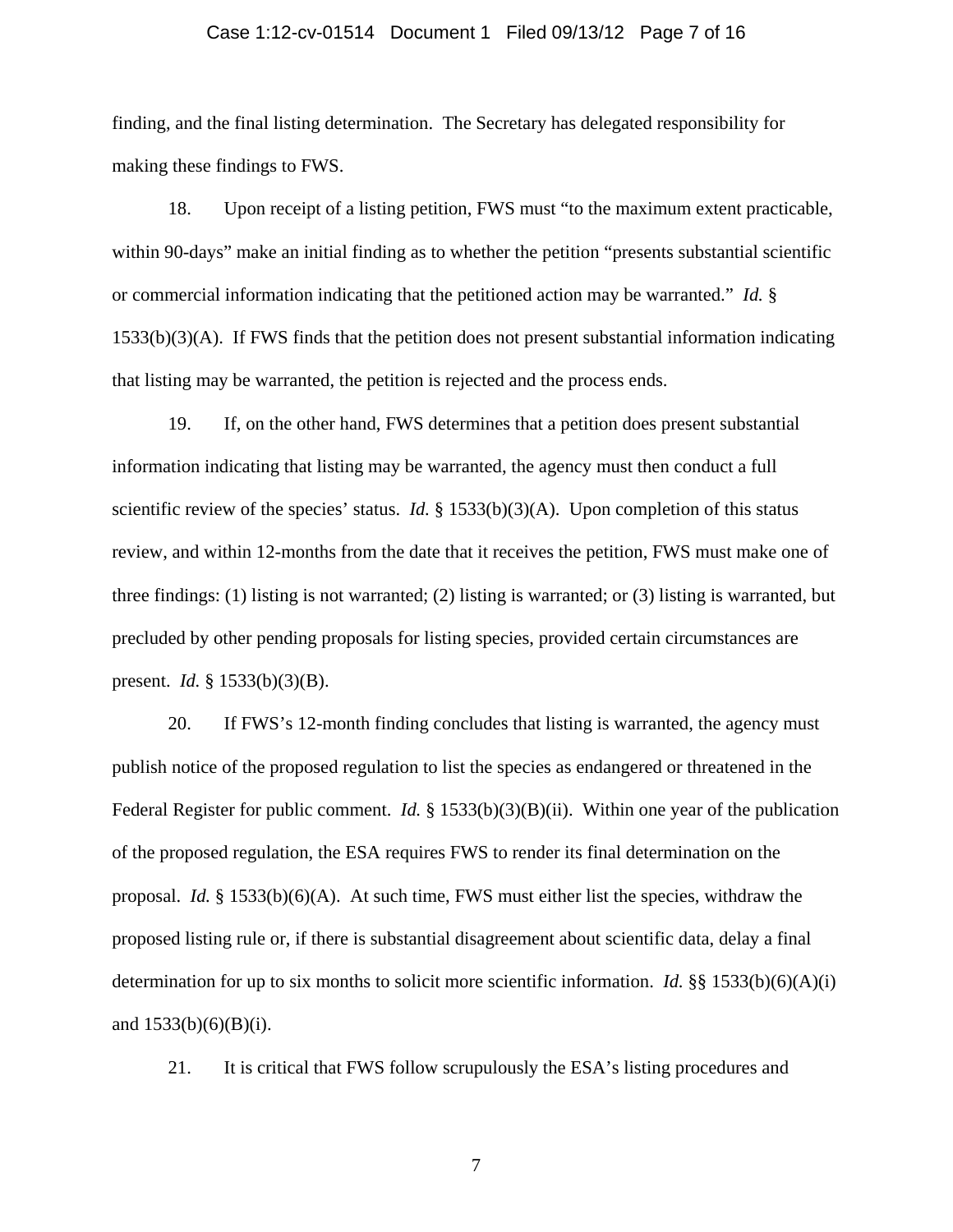#### Case 1:12-cv-01514 Document 1 Filed 09/13/12 Page 8 of 16

deadlines if species are to be protected in a timely manner, because the ESA does not protect a species facing extinction until it is formally listed as endangered or threatened. Defendants have, as a regular course of business, ignored statutory procedures and missed statutory listing deadlines, leading to extensive litigation to correct these deficiencies.

22. On July 12, 2011, the Center and Defendants entered into a comprehensive stipulated settlement agreement that defines Defendants' responsibilities regarding future ESA statutory deadline litigation between these parties. *In Re Endangered Species Act Section 4 Deadline Litigation*, MDL No. 10-377, Docket No. 42-1 (D.D.C. July 12, 2011). The instant complaint is a "deadline suit" as defined in the settlement. *Id.* § A.14.

23. Under the settlement, the Center may file deadline suits addressing up to 10 species, and to obtain remedies from up to three deadline suits, in each fiscal year from 2012 through 2016. *Id.* § B.10.d. If the Center files suits addressing more than 10 species, or obtains remedies from more than three suits in one of these fiscal years, negotiated deadlines that must be met by Defendants may be pushed back to 2016. *Id.* Under the terms of the settlement, a "remedy" means "a stipulated settlement agreement or judicially enforceable order requiring the [FWS] to make any finding, listing determination, or critical habitat determination for a species." *Id.*

24. As of the date of this filing, during fiscal year 2012, the Center has filed three other deadline suits before this Court, and has not yet received any remedy under any such suit, as defined by the settlement.

#### FACTUAL BACKGROUND

#### A. The Barbour's Map Turtle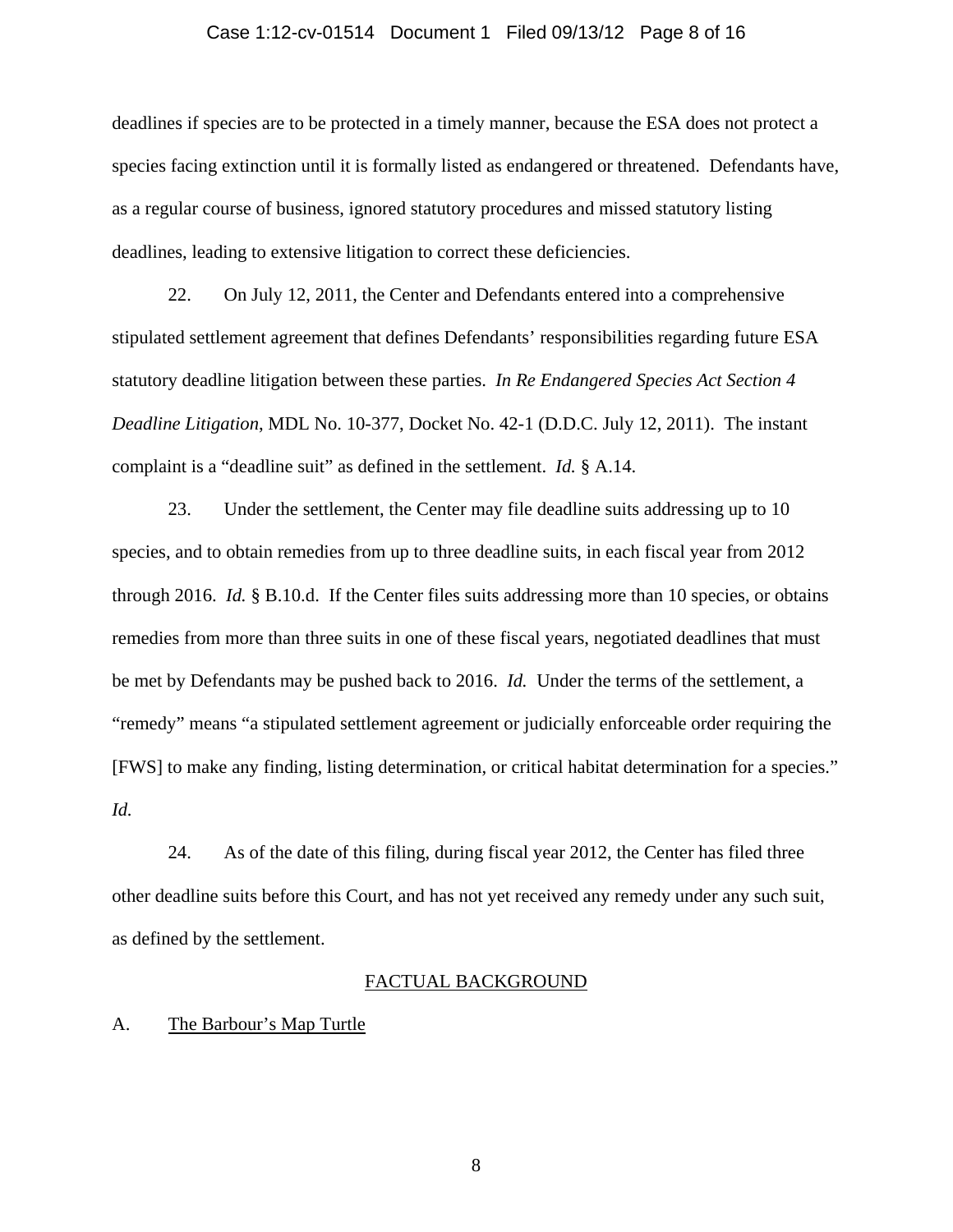#### Case 1:12-cv-01514 Document 1 Filed 09/13/12 Page 9 of 16

25. Turtles within the genus *Graptemys* are given the name "map turtles" due to the map-like markings on their shells.

26. The Barbour's map turtle is one of the rarest map turtles, found only in the Apalachicola River system and nearby systems of Florida, Georgia, and Alabama in the southeastern United States. It is found in wide streams with swift currents and abundant downed trees, often in areas exposed to limestone.

27. Many of the 20 remaining populations of the turtle are experiencing substantial declines from habitat loss and degradation. Water pollution caused by toxic industrial discharges is causing extensive deformities and shell ulcerations, and widespread mortality of the mollusks that the turtles eat. In addition, this beautiful turtle – with its spiked shell and intricate pattern of yellow markings – suffers from overcollection for the pet trade, as well as for meat.

28. Based on these threats and the inadequacy of existing regulatory mechanisms, the Center submitted a petition on April 20, 2010 to list the Barbour's map turtle as an endangered or threatened species.

29. On September 27, 2011, FWS issued a 90-day finding on the Barbour's map turtle. This finding concluded that the Center's petition presented substantial scientific or commercial information indicating that listing the Barbour's map turtle may be warranted.

30. To date, more than two years after receiving the Center's petition, FWS has failed to issue the required 12-month finding as to whether listing the Barbour's map turtle is warranted.

## B. The Big Blue Springs Cave Crayfish

31. The Big Blue Springs Cave crayfish is endemic to northern Florida's Jefferson, Leon, and Wakulla counties, with no more than five known occurrences. It has been seen in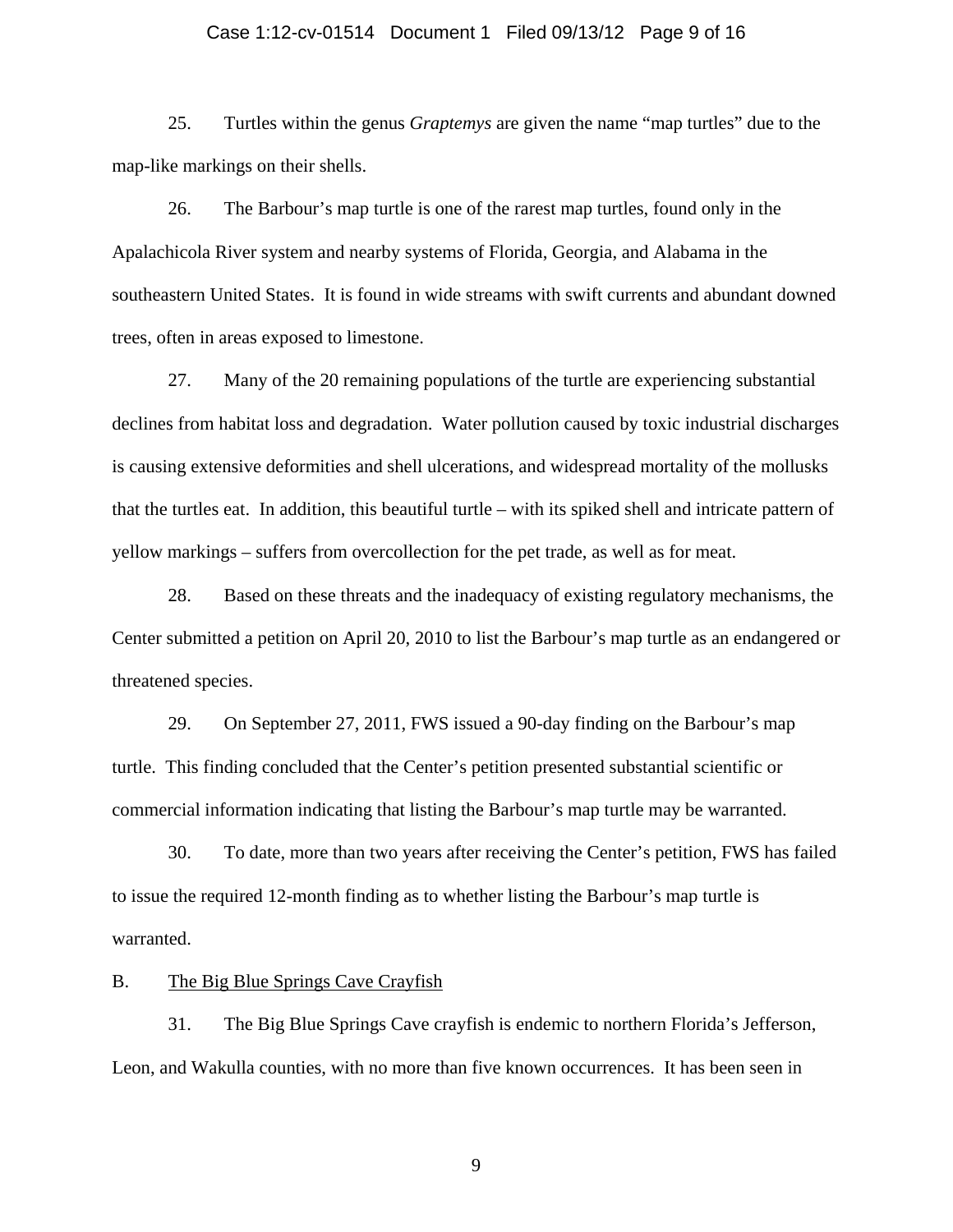#### Case 1:12-cv-01514 Document 1 Filed 09/13/12 Page 10 of 16

aquatic caves at the bottom of limestone springs in the twilight zone between light and dark, both at the boil area of springs as well as in caves at water depths of 70-80 feet.

32. The Big Blue Springs Cave crayfish is adapted to fast-flowing water springs where it is inactive during the day, and at night attacks gastropods (snails and slugs), its only known food source. As a result of these evolutionary adaptations, it is very sensitive to changes in water quality and quantity, and is considered a "Species of Greatest Conservation Need" by the Florida Fish and Wildlife Conservation Commission, and "endangered" by the American Fisheries Society and International Union for Conservation of Nature and Natural Resources.

33. Based on its limited range and threats to Florida's freshwater springs system, the Center submitted a petition to FWS on April 20, 2010 to list the crayfish as an endangered or threatened species under the ESA.

34. On September 26, 2011, FWS issued a 90-day finding on the crayfish. This finding concluded that the Center's petition presented substantial scientific or commercial information indicating that listing the crayfish may be warranted.

35. To date, more than two years after receiving the Center's petition, FWS has failed to issue the required 12-month finding as to whether listing the crayfish is warranted.

C. The Black Rail

36. The black rail is North America's smallest rail, a family of birds, and is a marsh resident of the upper Gulf of Mexico and Atlantic Ocean coasts that winters in southern Florida. Black rails nest on the ground in salt and freshwater marshes, wet meadows, and flooded grassy vegetation.

37. Due to many threats, it is estimated that the black rail has already declined by 75 percent. Habitat degradation and fragmentation from pollution and land use continue to threaten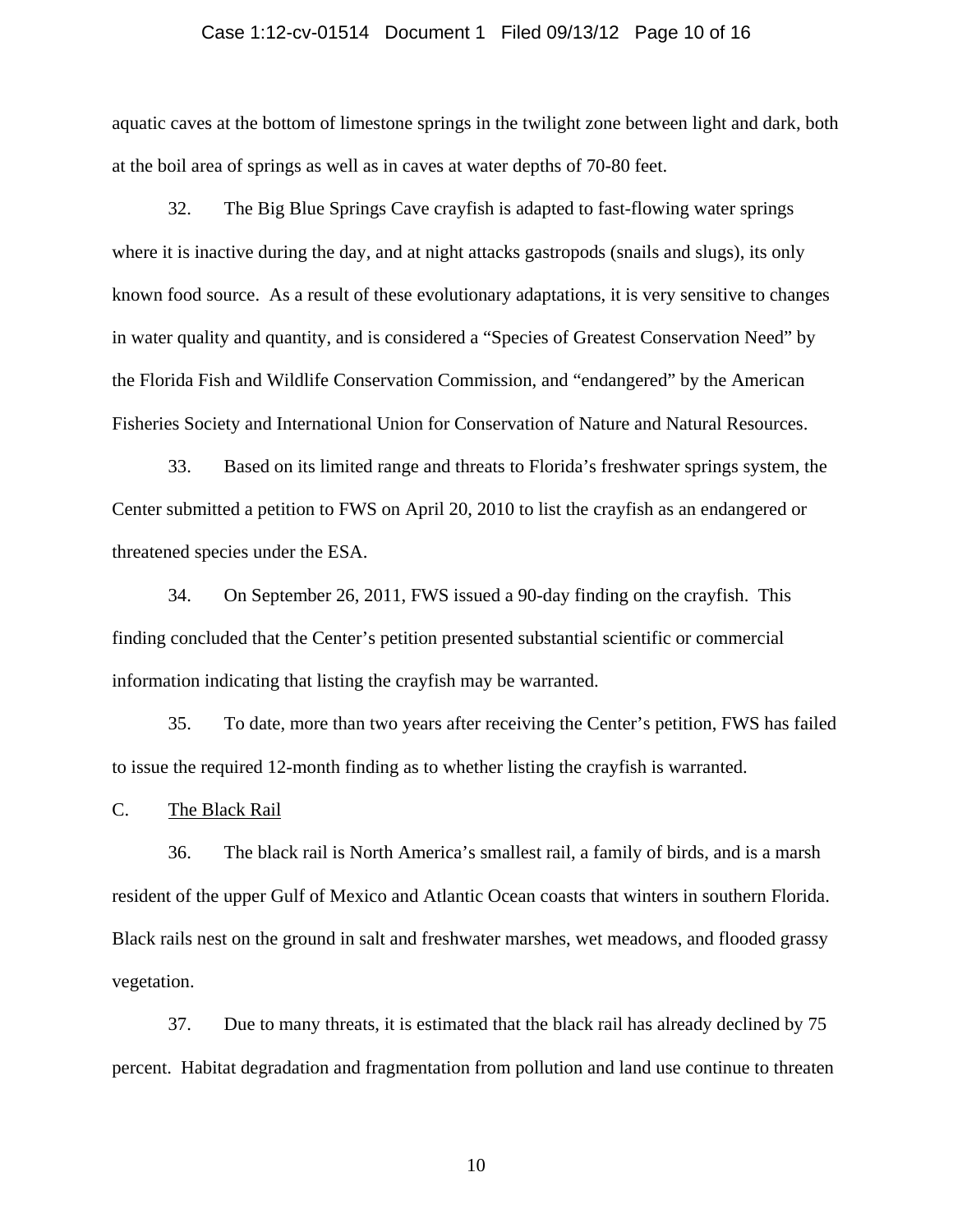#### Case 1:12-cv-01514 Document 1 Filed 09/13/12 Page 11 of 16

the black rail. Sea level rise from climate change, an emerging threat, increases storm surge and intensity, and threatens the survival of the black rail, as its low elevation habitat will be among the first to be lost to rising sea levels. It is considered a "Species of Greatest Conservation Need" by the Florida Fish and Wildlife Conservation Commission, and "near threatened" by the International Union for Conservation of Nature and Natural Resources.

38. Based on extensive habitat loss and degradation, the Center submitted a petition to FWS on April 20, 2010 to list the black rail as an endangered or threatened species under the ESA.

39. On September 26, 2011, FWS issued a 90-day finding on the black rail. This finding concluded that the Center's petition presented substantial scientific or commercial information indicating that listing the black rail may be warranted.

40. To date, more than two years after receiving the Center's petition, FWS has failed to issue the required 12-month finding as to whether listing the black rail is warranted.

D. The Four Springsnails

41. The bifid duct pyrg is a light tan, medium-sized springsnail found at only seven or eight sites in Utah and Nevada. All of the bifid duct pyrg's known inhabited sites occur in a narrow band of elevation between 6150 and 7470 feet above sea level. The Bureau of Land Management includes the bifid duct pyrg in its Special Status Species Program. The State of Utah has named it a Wildlife Species of Concern.

42. The flag pyrg is a small, light brown snail found at only two sites in Nevada. This tiny snail is only 1.2 to 2.2 mm in height. It is included on the Nevada Natural Heritage Program At-Risk Tracking List. Livestock are known to exist at one of only two sites where the flag pyrg survives.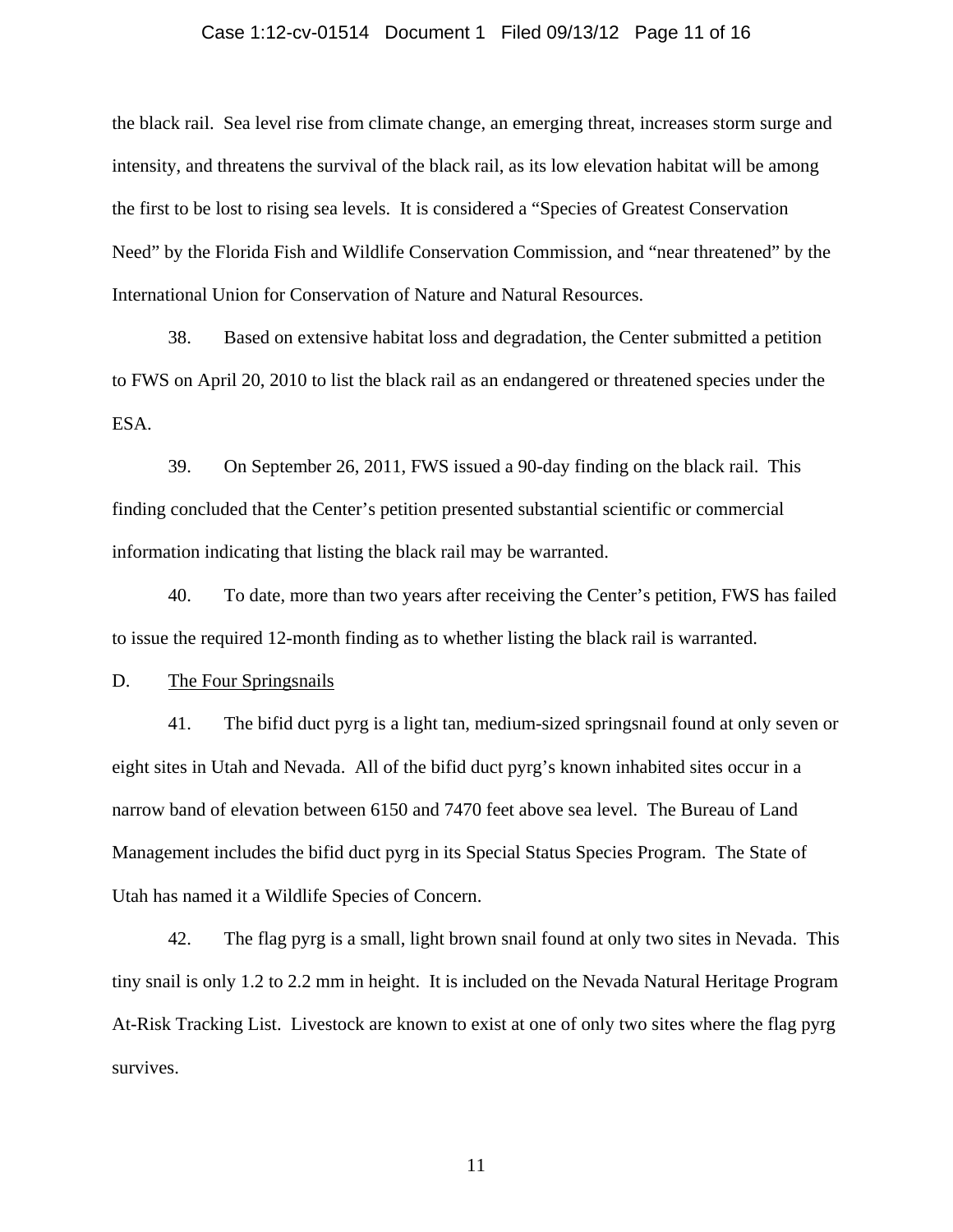#### Case 1:12-cv-01514 Document 1 Filed 09/13/12 Page 12 of 16

43. The hardy pyrg is a small to medium-sized, tan snail found in only seven springs in two valleys in Nevada. It is included on the Nevada Natural Heritage Program At-Risk Tracking List. At least one of the springs where the hardy pyrg survives has a known diversion leading to a piped irrigation system, while another spring has been highly disturbed by cattle.

44. The Lake Valley pyrg is a medium-sized, tan snail found in a single spring in Lake Valley in Nevada. It is included on the Nevada Natural Heritage Program At-Risk Tracking List. The only spring where it survives has been disturbed in the past by both livestock grazing and water diversion.

45. Freshwater invertebrates like springsnails influence water chemistry, nutrient cycling, rates of productivity and decomposition, and are vital links in the food web. Springsnails in particular convert algae and microorganisms into an accessible food source for other invertebrates, fish, amphibians, turtles, birds, and small mammals. Great Basin spring systems tend to be hotspots of biodiversity, and by protecting springsnails, protection of spring water quality and quantity is guaranteed.

46. Each of these four springsnails is also threatened by proposed groundwater development projects that could, taken together, result in annual pumping of 57 billion gallons of water and damage up to 300 Great Basin springs. These projects could quickly drive the bifid duct pyrg, flag pyrg, hardy pyrg, and Lake Valley pyrg to extinction. These four springsnails are also threatened by grazing, recreational activities, invasion of their small habitats by non-native species, and climate change. Springsnails are also vulnerable to extinction given their limited distribution and low ability to disperse.

47. Based on historic and ongoing threats to these springsnails and on the inadequacy of existing regulatory mechanisms, the Center, the Freshwater Mollusk Conservation Society,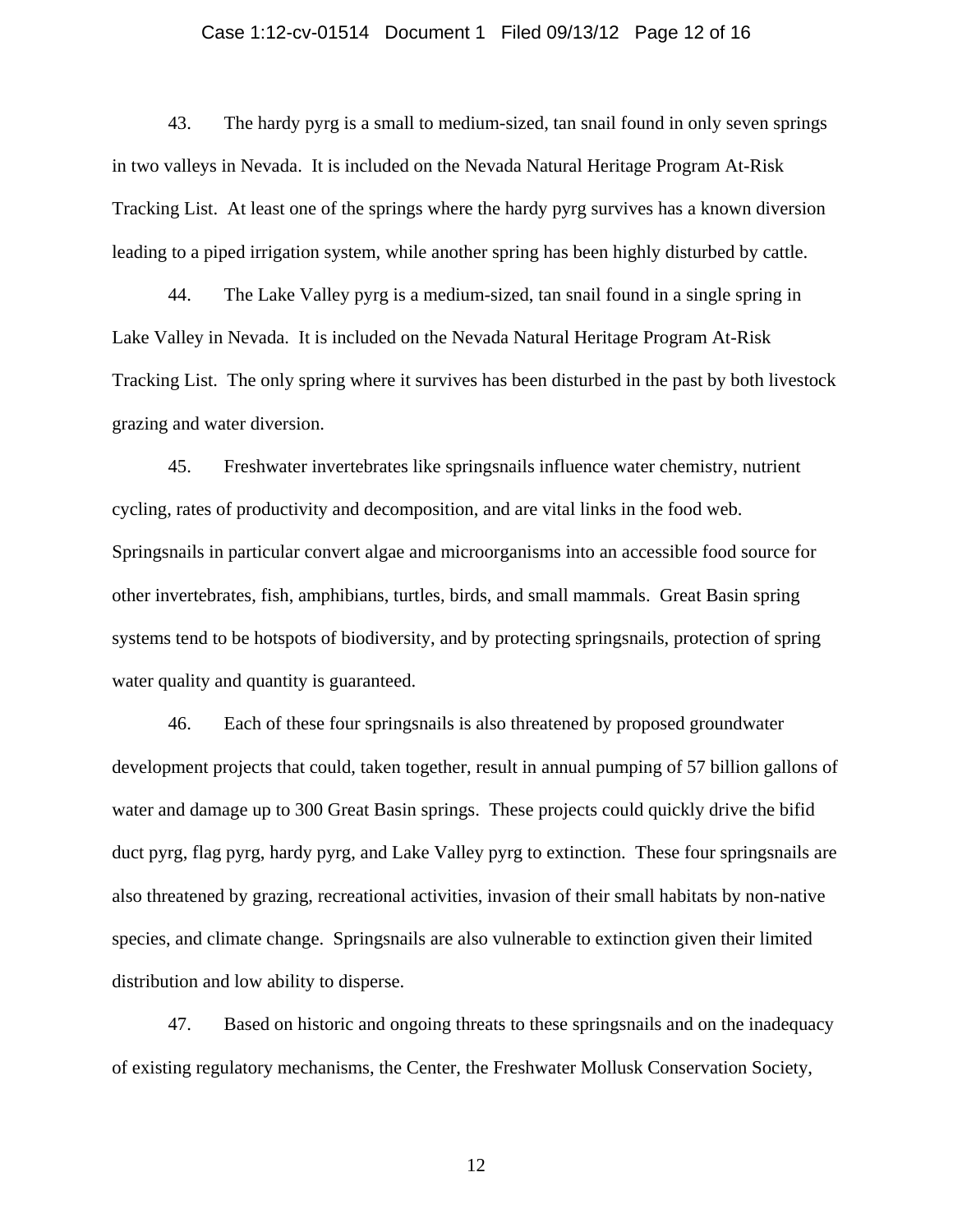## Case 1:12-cv-01514 Document 1 Filed 09/13/12 Page 13 of 16

and two independent scientists submitted a petition to FWS on February 17, 2009 to list 42 Great Basin springsnail species, including the bifid duct pyrg, flag pyrg, hardy pyrg, and Lake Valley pyrg, as endangered or threatened species under the ESA.

48. On September 13, 2011, FWS issued a positive 90-day finding on 32 Great Basin springsnails, including the bifid duct pyrg, flag pyrg, hardy pyrg, and Lake Valley pyrg. This finding concluded that the petition presented substantial scientific or commercial information indicating that listing these four springsnails under the ESA may be warranted.

49. To date, more than three years after receiving the Center's petition, FWS has failed to issue the required 12-month finding as to whether listing these four springsnail species is warranted.

# FIRST CLAIM FOR RELIEF Violation of the ESA: Failure to Make a Timely 12-Month Finding for the Barbour's Map Turtle

50. Plaintiff hereby incorporates all preceding paragraphs.

51. FWS's failure to make a timely 12-month finding on the Center's petition to list the Barbour's map turtle as an endangered or threatened species violates the ESA, 16 U.S.C. § 1533(b)(3)(B), and constitutes agency action that has been "unlawfully withheld" within the meaning of the APA. 5 U.S.C. § 706(1).

# SECOND CLAIM FOR RELIEF Violation of the ESA: Failure to Make a Timely 12-Month Finding for the Big Blue Springs Crayfish

52. Plaintiff hereby incorporates all preceding paragraphs.

53. FWS's failure to make a timely 12-month finding on the Center's petition to list the Big Blue Springs crayfish as an endangered or threatened species violates the ESA, 16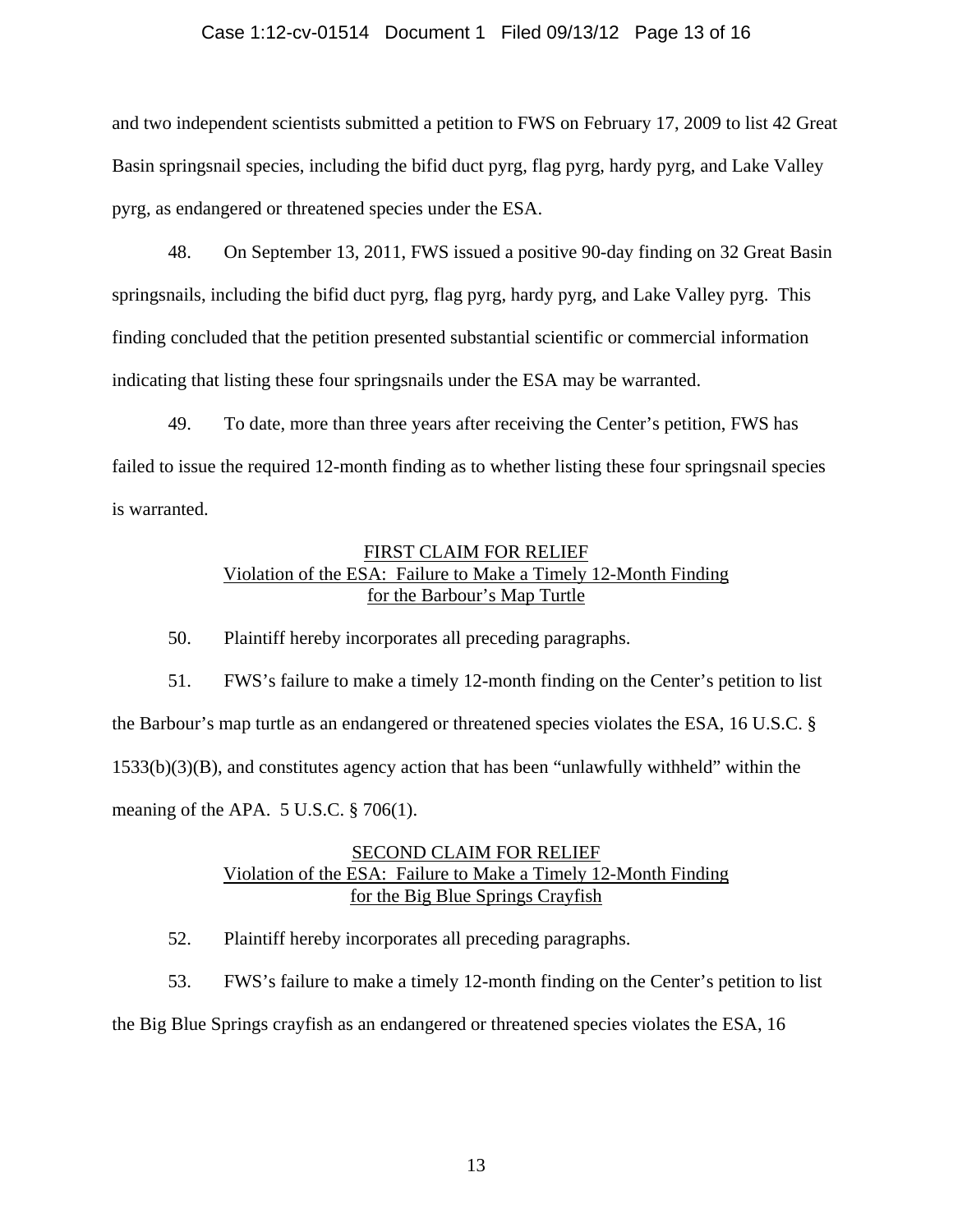U.S.C. § 1533(b)(3)(B), and constitutes agency action that has been "unlawfully withheld" within the meaning of the APA. 5 U.S.C. § 706(1).

# THIRD CLAIM FOR RELIEF Violation of the ESA: Failure to Make a Timely 12-Month Finding for the Black Rail

54. Plaintiff hereby incorporates all preceding paragraphs.

55. FWS's failure to make a timely 12-month finding on the Center's petition to list

the black rail as an endangered or threatened species violates the ESA, 16 U.S.C. §

1533(b)(3)(B), and constitutes agency action that has been "unlawfully withheld" within the

meaning of the APA.  $5 \text{ U.S.C.} \$   $3 \cdot 706(1)$ .

# FOURTH CLAIM FOR RELIEF Violation of the ESA: Failure to Make a Timely 12-Month Finding for the Bifid Duct Pyrg

56. Plaintiff hereby incorporates all preceding paragraphs.

57. FWS's failure to make a timely 12-month finding on the Center's petition to list the bifid duct pyrg as an endangered or threatened species violates the ESA, 16 U.S.C. § 1533(b)(3)(B), and constitutes agency action that has been "unlawfully withheld" within the meaning of the APA. 5 U.S.C. § 706(1).

# FIFTH CLAIM FOR RELIEF Violation of the ESA: Failure to Make a Timely 12-Month Finding for the Flag Pyrg

58. Plaintiff hereby incorporates all preceding paragraphs.

59. FWS's failure to make a timely 12-month finding on the Center's petition to list

the flag pyrg as an endangered or threatened species violates the ESA, 16 U.S.C. §

1533(b)(3)(B), and constitutes agency action that has been "unlawfully withheld" within the

meaning of the APA.  $5 \text{ U.S.C.} \$   $\frac{8}{206(1)}$ .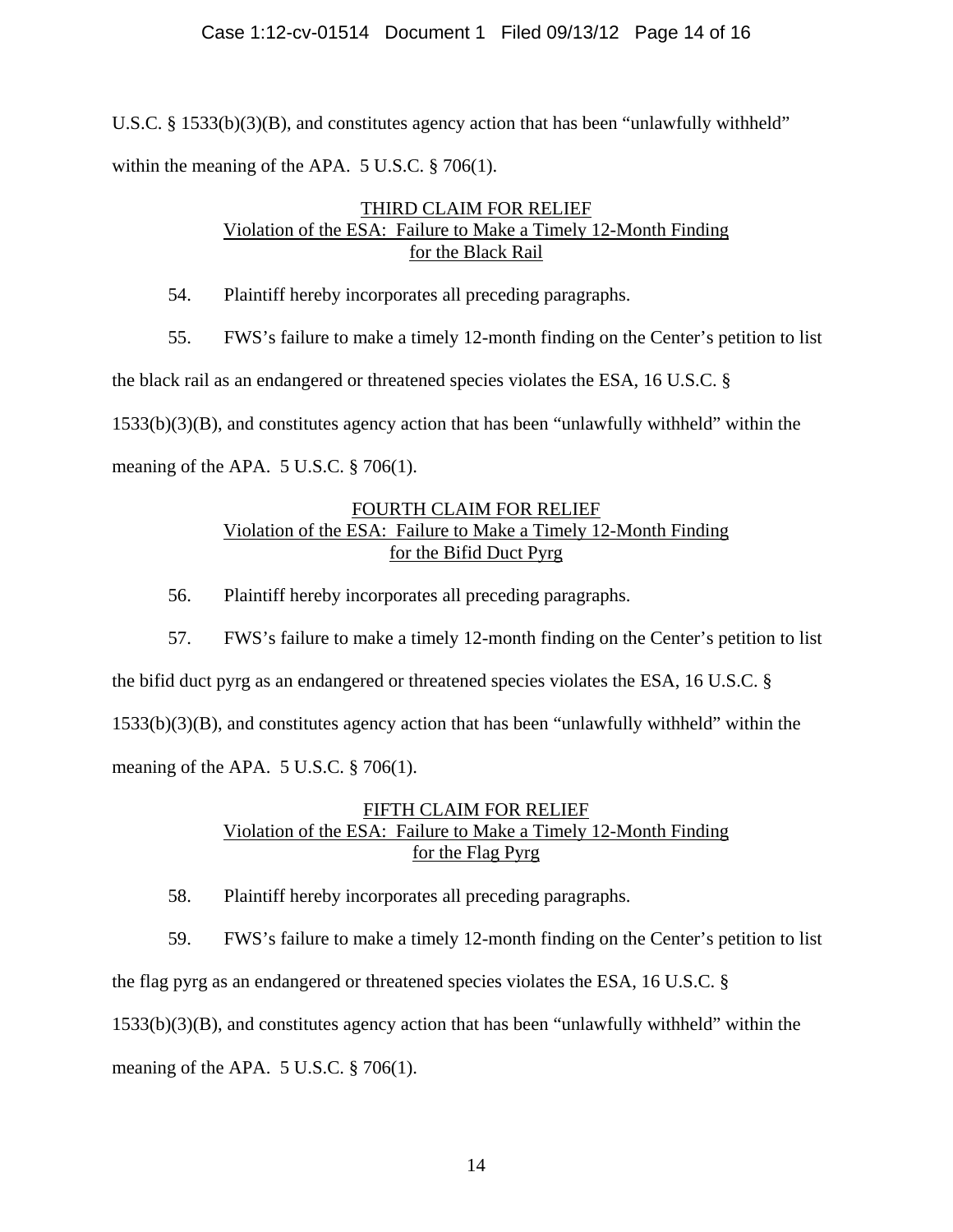## Case 1:12-cv-01514 Document 1 Filed 09/13/12 Page 15 of 16

## SIXTH CLAIM FOR RELIEF Violation of the ESA: Failure to Make a Timely 12-Month Finding for the Hardy Pyrg

60. Plaintiff hereby incorporates all preceding paragraphs.

61. FWS's failure to make a timely 12-month finding on the Center's petition to list the hardy pyrg as an endangered or threatened species violates the ESA, 16 U.S.C. § 1533(b)(3)(B), and constitutes agency action that has been "unlawfully withheld" within the meaning of the APA. 5 U.S.C. § 706(1).

# SEVENTH CLAIM FOR RELIEF Violation of the ESA: Failure to Make a Timely 12-Month Finding for the Lake Valley Pyrg

62. Plaintiff hereby incorporates all preceding paragraphs.

63. FWS's failure to make a timely 12-month finding on the Center's petition to list the Lake Valley pyrg as an endangered or threatened species violates the ESA, 16 U.S.C. § 1533(b)(3)(B), and constitutes agency action that has been "unlawfully withheld" within the meaning of the APA.  $5 \text{ U.S.C.} \$   $\frac{8}{206(1)}$ .

## REQUEST FOR RELIEF

Plaintiff respectfully requests that the Court enter Judgment for Plaintiff providing the following relief:

 A. Declare that Defendants violated the ESA and APA by failing to issue a timely 12-month finding as to whether listing the Barbour's map turtle, Big Blue Springs cave crayfish, black rail, bifid duct pyrg, flag pyrg, hardy pyrg, and Lake Valley pyrg is warranted;

 B. Order Defendants to issue, by reasonable dates certain, findings as to whether listing the Barbour's map turtle, Big Blue Springs cave crayfish, black rail, bifid duct pyrg, flag pyrg, hardy pyrg, and Lake Valley pyrg is warranted, 16 U.S.C. § 1533(b)(3)(B);